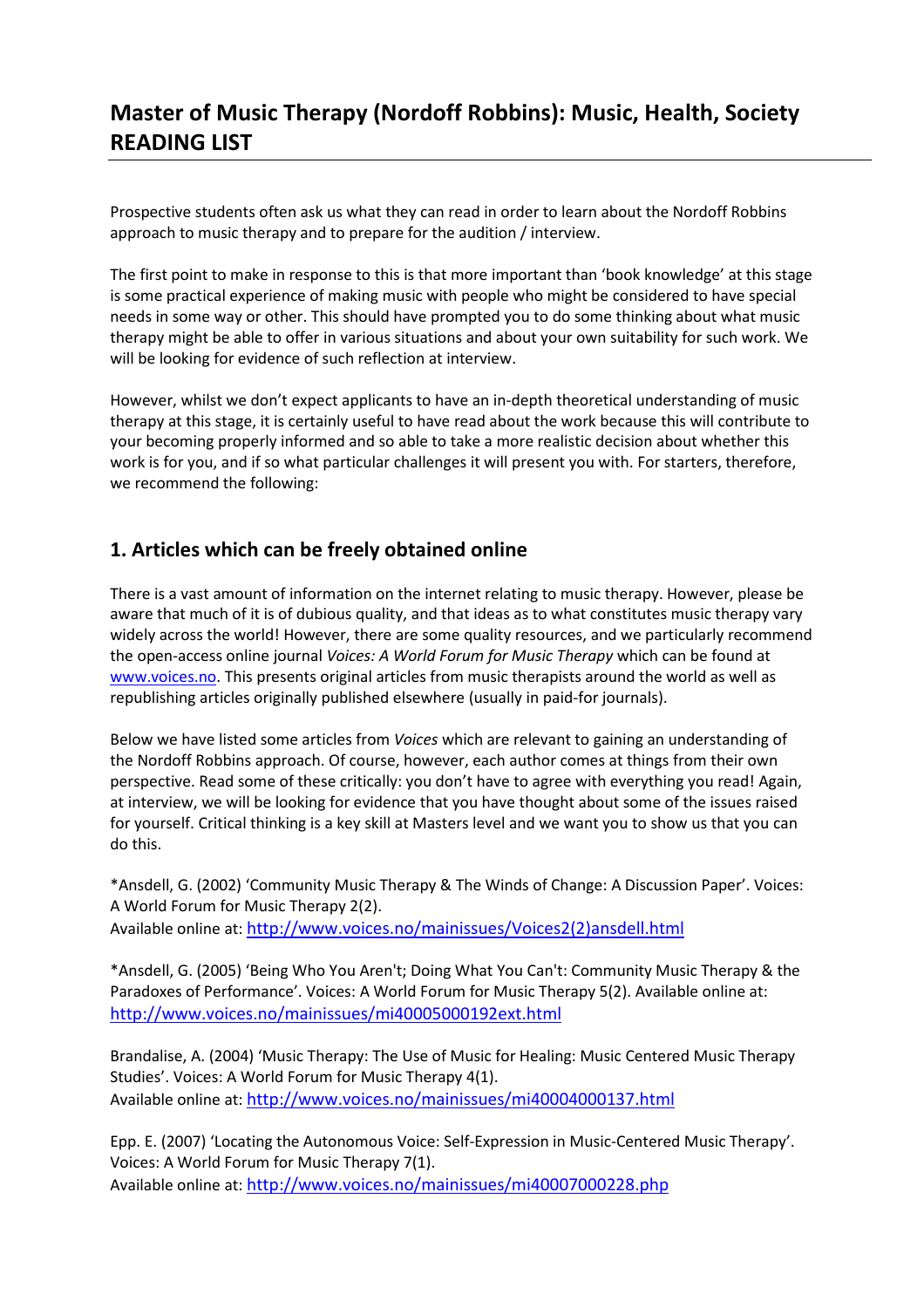\*Pavlicevic, M. (2002) 'Dynamic Interplay in Clinical Improvisation'. Voices: A World Forum for Music Therapy 2(2).

Available online at: [http://www.voices.no/mainissues/Voices2\(2\)pavlicevic.html](http://www.voices.no/mainissues/Voices2(2)pavlicevic.html)

\*Procter, S. (2001) 'Empowering and Enabling: Improvisational Music Therapy in Non-medical Mental Health Provision'. Voices: A World Forum for Music Therapy 1(2). Available online at: [http://www.voices.no/mainissues/Voices1\(2\)Procter.html](http://www.voices.no/mainissues/Voices1(2)Procter.html)

\*Procter, S. (2003) 'The Therapeutic, Musical Relationship: a Two-Sided Affair? A Consideration of the Significance of the Therapist's Musical Input in Co-Improvisation'. Voices: A World Forum for Music Therapy 2(3).

Available online at: [http://www.voices.no/mainissues/Voices2\(3\)procter.html](http://www.voices.no/mainissues/Voices2(3)procter.html)

Rolvsjord, R. (2006) 'Therapy as Empowerment: Clinical and Political Implications of Empowerment Philosophy in Mental Health Practises of Music Therapy'. Voices: A World Forum for Music Therapy 6(3).

Available online at:<http://www.voices.no/mainissues/mi40006000223.php>

Stachyra, K. (2008) 'Nordoff-Robbins Music Therapy: Clive Robbins interviewed by Krzysztof Stachyra'. Voices: A World Forum for Music Therapy 8(3). Available online at:<http://www.voices.no/mainissues/mi40008000295.php>

Stige, B. (2001) 'History and Heritage: An Essay Based on a Reading and Playing of Robbins & Robbins (Eds.). Healing Heritage: Paul Nordoff Exploring the Tonal Language of Music'. Voices: A World Forum for Music Therapy 1(2).

Available online at: [http://www.voices.no/mainissues/Voices1\(2\)Stige.html](http://www.voices.no/mainissues/Voices1(2)Stige.html)

\*Wood, S. (2006) '"The Matrix": A Model of Community Music Therapy Processes'. Voices: A World Forum for Music Therapy 6(3).

Available online at:<http://www.voices.no/mainissues/mi40006000218.php>

\* These authors work for Nordoff Robbins in the UK and contribute to the MMT(NR) training programme.

## **2. Books**

The number of books being published about music therapy seems to increase every year. Don't try to read everything! We recommend the following as particularly relevant to people considering training at Nordoff Robbins:

**(i) The classic textbooks outlining the Nordoff Robbins approach to music therapy:**



**Paul Nordoff and Clive Robbins** *Therapy in Music for Handicapped Children*

Published 1971 by Gollancz (London) Republished 2004 by Barcelona Publishers (Gilsum, NH)